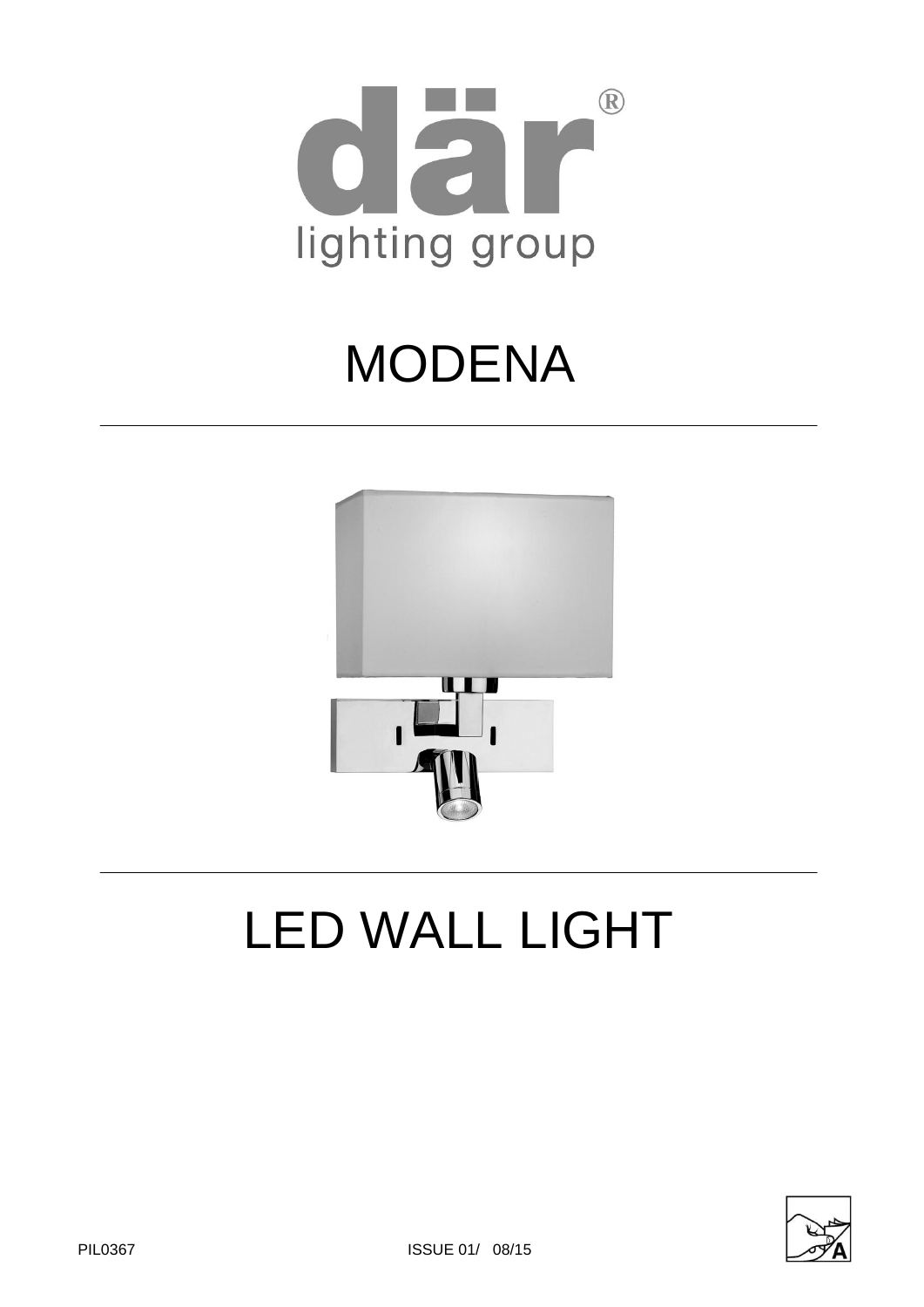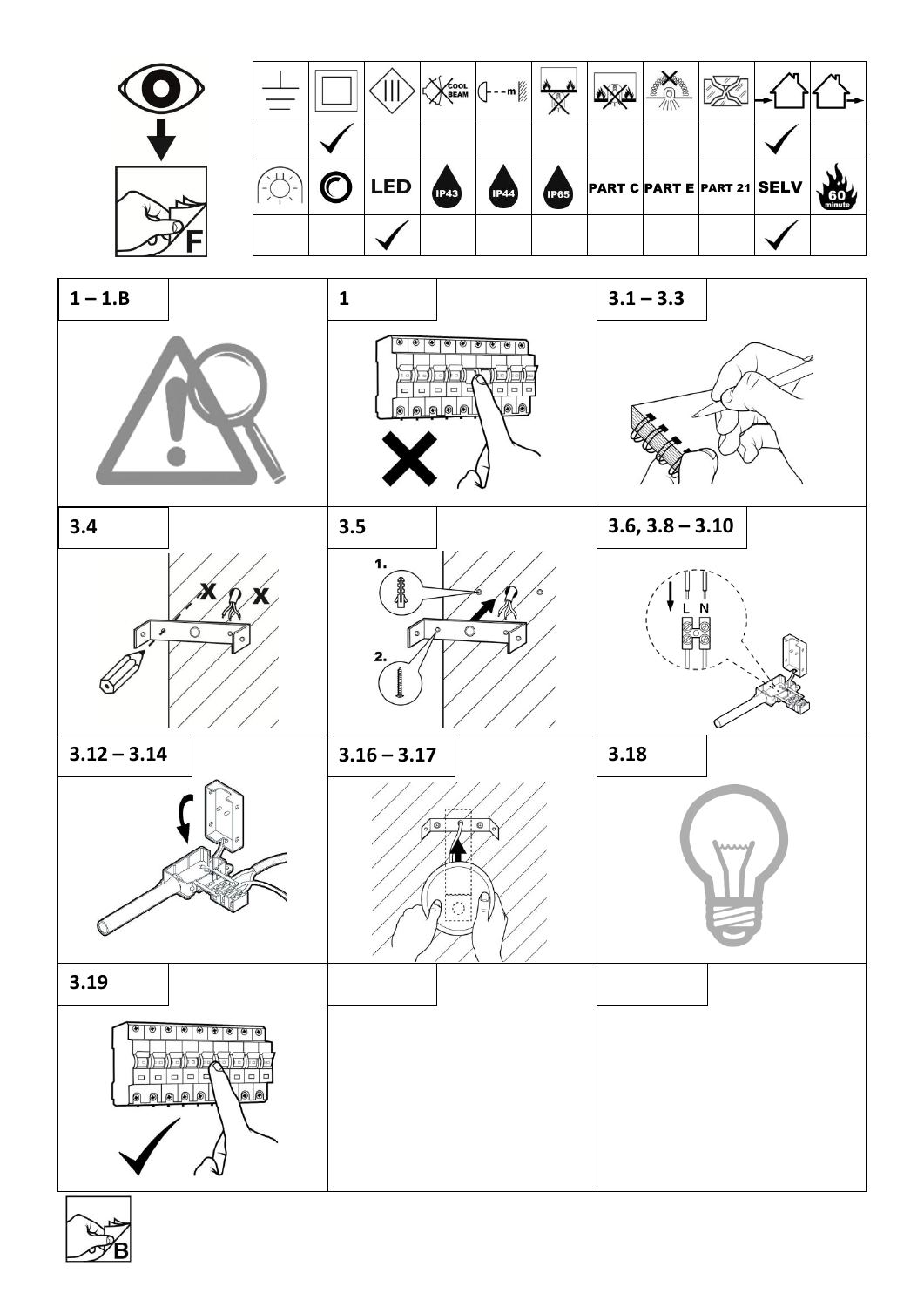

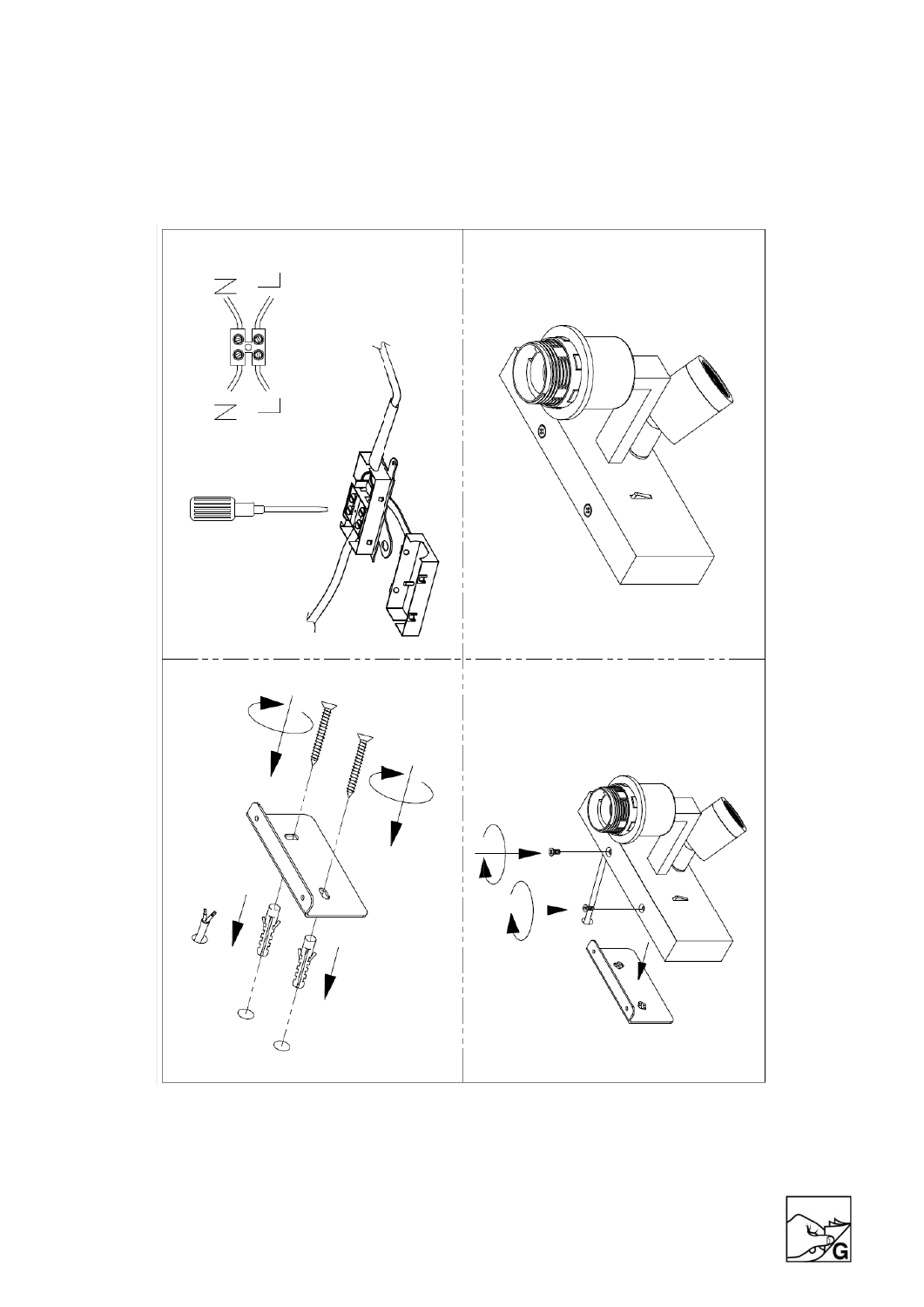### **ATTENTION!** THE TABLE BELOW EXPLAINS THE ICONS FOUND AT THE FRONT OF THIS INSTRUCTION BOOKLET WHICH, WHERE TICKED, ARE SPECIFIC TO THE PRODUCT PURCHASED

YOU MUST FAMILIARISE YOURSELF WITH THESE BEFORE YOU ATTEMPT INSTALLATION.

|                     | CLASS 1-230-250 VOLTS-THIS FITTING REQUIRES A CONNECTION TO EARTH                                           |
|---------------------|-------------------------------------------------------------------------------------------------------------|
|                     | CLASS 2 - 230-250 VOLTS - 2 CORE DOUBLE INSULATED - NO EARTH CONNECTION REQUIRED                            |
|                     | CLASS 3-12 VOLTS-EXTRA LOW VOLTAGE                                                                          |
| COOL<br><b>BEAM</b> | WARNING AGAINST THE USE OF COOL BEAM LAMPS                                                                  |
| - m $\mathbb{Z}$    | MINIMUM DISTANCE FROM LIGHTED OBJECTS (METRES)                                                              |
|                     | LUMINAIRE NOT SUITABLE FOR SURFACE MOUNTING ON NORMALLY FLAMMABLE SURFACES - SURFACE<br><b>MOUNTED</b>      |
|                     | LUMINAIRE NOT SUITABLE FOR SURFACE MOUNTING ON NORMALLY FLAMMABLE SURFACES - RECESSED                       |
|                     | LUMINAIRE NOT SUITABLE FOR COVERING WITH THERMALLY INSULATING MATERIAL                                      |
|                     | REPLACE ANY CRACKED PROTECTIVE SHIELDS (ROUND OR RECTANGULAR)                                               |
|                     | LUMINAIRE ONLY TO BE USED WITH SELF-SHIELDED TUNGSTEN HALOGEN OR SELF SHIELDED METAL<br><b>HALIDE LAMPS</b> |
|                     | INDICATES THE ITEM IS DIMMABLE - IF THE SELV ICON IS ALSO TICKED THEN REFER TO SECTION 4.7                  |
| <b>LED</b>          | THE ITEM IS LED AND NOT DIMMABLE UNLESS SPECIFICALLY INDICATED ON THE PRODUCT                               |
| <b>IP43</b>         | IP43 - INGRESS OF SOLID OBJECT DIAMETER 1.0MM IS PROTECTED. PROTECTION AGAINST WATER SPRAY                  |
| <b>IP44</b>         | IP44 - INGRESS OF SOLID OBJECT DIAMETER 1.0MM IS PROTECTED. PROTECTION AGAINST WATER SPLASH                 |
| <b>IP65</b>         | IP65 - TOTALLY PROTECTED AGAINST DUST. PROTECTION FROM WATER JETS                                           |
| <b>PART C</b>       | BUILDING REGULATIONS (ENGLAND) PART C COMPLIANT                                                             |
| <b>PART E</b>       | BUILDING REGULATIONS (ENGLAND) PART E COMPLIANT                                                             |
| <b>PART 21</b>      | <b>BS476 PART 21 COMPLIANT</b>                                                                              |
| <b>SELV</b>         | THIS PRODUCT INCORPORATES A SELV TRANSFORMER                                                                |
|                     | <b>60 MINUTE PROTECTION</b>                                                                                 |
|                     | THIS PRODUCT IS SUITABLE FOR INDOOR USE                                                                     |
|                     | THIS PRODUCT IS SUITABLE FOR OUTDOOR USE                                                                    |

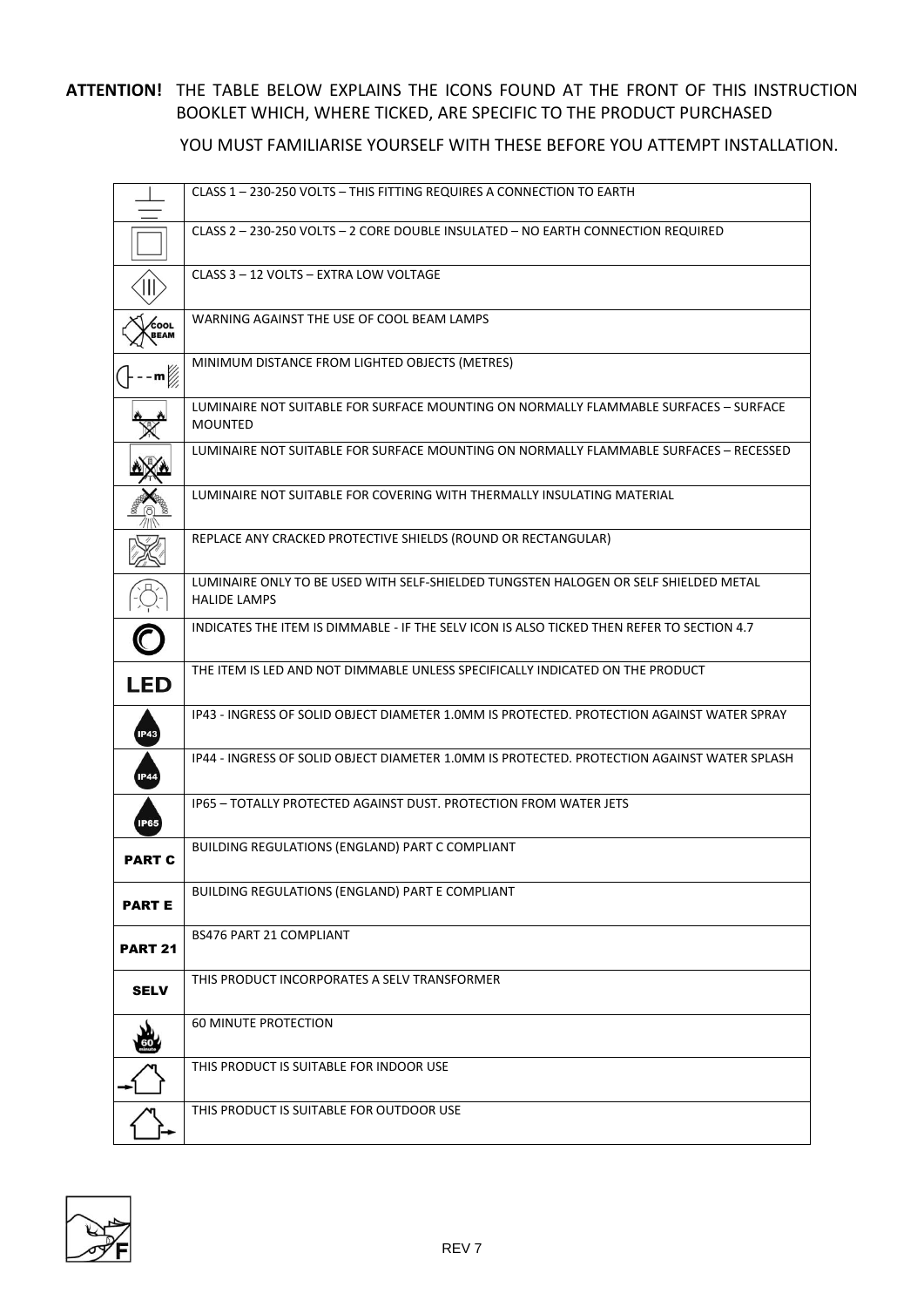

## *These instructions are provided for your safety. Please read ALL INSTRUCTIONS Carefully before commencing work and retain for future reference.*

#### **1. SAFETY INFORMATION**

- If you are in any doubt **consult a person competent to give advice on the installation of electrical equipment.**
- **This fitting should be fitted in accordance with relevant wiring and building regulations:** Certain regulations require that a fitting **can only be installed by a qualified electrician** ensure you are familiar with the requirements in your Country or State. **If in doubt, check prior to any attempt at installation to avoid unnecessary risk.**
- To prevent electrocution, **switch off at the mains supply before installing or maintaining** this fitting.
- Ensure **other persons cannot restore the electricity supply without your knowledge**.
- To avoid damage to concealed wiring during installation, **establish the direction of the supply cable** before drilling fixing holes.
- Always be sure to use the correct type and wattage of bulbs as indicated on the fitting. **Never exceed the wattage stated.**
- When changing bulbs, **always switch off at the mains** and **allow the old bulb to cool down** before handling. **Dispose of bulbs carefully. Some bulbs (e.g. fluorescent) require special disposal.**
- **The help of another person may be needed** where the fitting is awkward or heavy.

### **1. A. SAFETY INFORMATION** – **FOR CLASS I FITTINGS:**

Items marked with this symbol:  $\pm$  are Class I and should be fitted to a lighting supply with earth protected by a 5 amp fuse or equivalent circuit breaker.

#### **1. B. SAFETY INFORMATION – FOR CLASS II FITTINGS:**

Items marked with this symbol:  $\Box$  are Class II and must not be connected to earth - they should be fitted to a lighting supply protected by a 5 amp fuse or equivalent circuit breaker.

#### **2. ASSEMBLY INSTRUCTIONS** – **NOT ALL FITTINGS REQUIRE ASSEMBLY: Please refer ONLY to the relevant instructions as indicated on SHEET B – e.g. 2.1, 2.4 or 2.5**

- 2.1 ADJUSTING CHAIN LINK PENDANTS Chain links may be adjusted to reduce the height of the fitting. Using two pairs of pliers carefully open the chain links and remove the required number of links. Close the links. **Note:** Cloth should be used between the jaws of the pliers to protect the decorative finish. Pull any excess cable through the ceiling cup and trim as required. **IMPORTANT!** Always ensure the chain is supporting the weight of the fitting and **not** the supply cable.
- 2.2 PENDANT STEEL WIRE ADJUSTMENT **It is important that any height adjustments are made prior to installation. No adjustment must be made while the product is installed**. Adjust the drop of the fitting to the desired height. The weight of the fitting must always be supported by the chain/suspension wires and **not** the electrical cables. To shorten suspension wires, push up excess wire into the ceiling cup. To lengthen wires, push the small tube where wire enters the ceiling cup whilst at the same time, pull gently on the wire to achieve the required length – let go of the tube when correct length is achieved. **Note:** All wires must be the same length to ensure the fitting hangs evenly in situ.

2.3 PENDANT HEIGHT ADJUSTMENT 2 – Release cable restraint on mounting bracket by loosening the screw(s). Adjust height by moving the 'figure 8' shaped cable restraint along the cable as required and then ensure cable restraint is resting on ceiling cup. Tighten the plastic screw located on the ceiling cup whilst **taking care not to over tighten**. Trim the electrical wires as required and re-terminate wires into the terminal blocks as required ensuring no loose strands are present. **To shorten suspension wire:** use a screwdriver to undo 2 small screws located on metal tube located main body end of suspension wire. To shorten, adjust wire position along the loop as required. Use a screw driver to tighten the two small screws fully, ensure

screws are sufficiently tight to support the weight of the fitting. Excess suspension wire must be trimmed appropriately.

| $\sqrt{\mathsf{BG}}$ HR CZ NL EST $\mathsf{F}$ D GR SK $\mathsf{E}$ |  |  |                                                  |  |  |  |
|---------------------------------------------------------------------|--|--|--------------------------------------------------|--|--|--|
|                                                                     |  |  | $H   I   LV   LT   M   PL   P   RO   SLO   GB  $ |  |  |  |





# www.darlighting.co.uk/instructions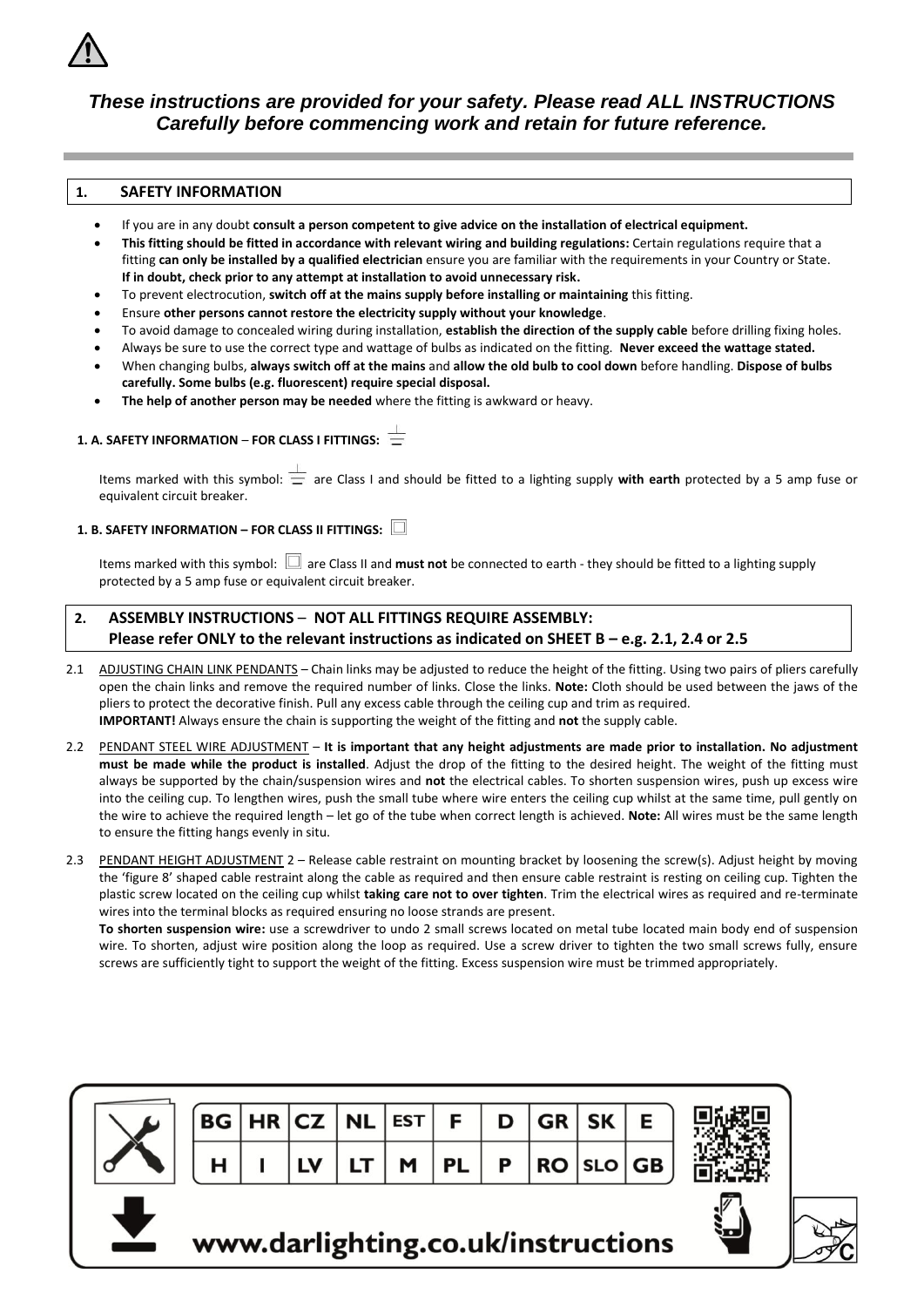- 2.4 SEMI FLUSH SWING LOCK ASSEMBLY This product is supplied collapsed to reduce packaging waste. One or more of the arms is locked into its final position and is marked with a coloured dot. Simply swing the other arms out firmly and they will lock into the correct final position. No wiring or special tools are required. Once locked, the arms cannot be released so do not try to force them back to their original position. A small amount of movement in the arms when locked is normal.
- 2.5 CEILING LIGHT SEMI FLUSH ASSEMBLY This light fitting is supplied collapsed to reduce packaging waste. Screw the central stem into the main body of the fitting and tighten by hand. Secure the stem into position by tightening the grub screw on the stem with a Hex key.
- 2.6 CEILING LIGHT SEMI FLUSH ASSEMBLY 2 To reduce packaging, some assembly of this product is required. Gently pull the cable from the ceiling cup until the stem touches main body of the fitting then turn the stem clockwise to screw onto main body until fully tightened.
- 2.7 SEMI FLUSH STEM CHANGE OPTIONS Fitting is supplied as a pendant, follow these steps to convert to a semi flush fitting.
	- 2.7a. You will require a spanner and a screwdriver (not supplied) for this conversion.
	- 2.7b. Remove the mounting bracket from the fitting.
	- 2.7c. Remove the terminal block from the wiring by unscrewing the terminals.
	- 2.7d. Remove the stem from the fitting and take care not to lose the plastic bush inside the ceiling rose.
	- 2.7e. With a suitable spanner, undo the nut in the ceiling rose and retain all the parts.
	- 2.7f. Exchange the stem for the alternative version and ensure the longer threaded end of the stem is fitted to the ceiling rose.
	- 2.7g. Fit washer, earth lug and shake proof washer then secure with nut removed earlier.
	- 2.7h. Feed the cable through the assembled stem then refit the plastic bush onto the ceiling rose to protect the cable.
	- 2.7i. Connect wires to the terminal block and ensure brown = 'L', both green / yellow =  $\frac{1}{x}$ , blue = 'N' to the non-label side.
- 2.8 SEMI FLUSH HEIGHT ADJUSTMENT Prior to installation, adjust height of fitting by turning knurled nut at the end of top stem anticlockwise to loosen. Adjust to the height required then turn locking knurled nut clockwise to lock into position. Where required, use Hex key to tighten grub screw(s) to firmly secure stem in place – ANY GRUB SCREWS FITTED TO THIS PRODUCT MUST BE FULLY TIGHTENED BEFORE INSTALLATION.
- 2.9 DUAL MOUNT OPTION THIS FITTING IS SUPPLIED AS A PENDANT FITTING BUT CAN BE CONVERTED TO A SEMI FLUSH FITTING BY FOLLOWING THESE INSTRUCTIONS:
	- 2.9a. You will require a spanner and a screwdriver (not supplied) for this conversion.
	- 2.9b. Remove the mounting bracket from the fitting.
	- 2.9c. Unscrew the terminal screws to disconnect the wiring from the terminal block
	- 2.9d. Hold the ceiling cup firmly and use a suitable spanner to undo the nut inside ceiling cup. Retain all the parts.
	- 2.9e. Gently unwind cable from the chains, taking care not to pull the cable.
	- 2.9f. Once cable is free from the chain links, hold the short stem on the fitting firmly then turn the last loop in the chain taking care not to damage the wire.
	- 2.9g. Attach the ceiling cup, earth wire, shake proof washer, terminal block plate and shake proof washer and secure in place with the nut removed earlier. Tighten fully with a spanner.
	- 2.9h. If it is not possible to fit excess cable into the ceiling void, cut the cable and prepare wires before reconnecting into terminal block – Take care not to cut the inner cable sheath.
	- 2.9i. Your fitting is now ready to install.

#### **3. INSTALLATION INSTRUCTIONS: Please only refer the relevant instruction as indicated on SHEET B, e.g. 3.1, 3.2**

- 3.1 Ensure the house electricity supply is switched off at the fuse board.
- 3.2 Where required, unscrew the ceiling / wall rose to expose the mounting bracket / cover casting and keep the parts for later.
- 3.3 Before removing the existing rose, carefully note the position of each set of cables. If there are 'loop in' cables that are not connected to the light these must be terminated in a separate terminal block (not supplied) **not** connected to the fitting.
- 3.4 Unscrew the mounting bracket from the fitting and retain the screws for later. Using the mounting bracket as a template mark and then drill fixing holes into the ceiling / wall. **Ensure the proposed mounting surface is suitable and use appropriate fixings suitable for this construction. Take care not to damage wiring.**
	- 3.4a Where required, carefully make a small hole in the soft rubber seal then feed supply cable though the seal.
- 3.5 Attach the mounting bracket onto the prepared mounting surface using suitable fixings **Take care not to damage wiring**.
- 3.6 Prepare supply cable for termination to connector block then offer the fitting close to the mounting bracket, weight of the fitting must be supported whilst you make the electrical connections.
	- 3.6a. For ceramic fittings without a separate mounting bracket, offer the fitting to the mounting surface in the desired position, ensuring there sufficient space for electrical terminations (NOTE: Some items have a recess in the rear to accommodate the terminal block whilst others require a cavity in the mounting surface to accommodate terminations). Mark the position of the fixing holes to ensure the fitting is truly horizontal. Drill the fixing holes in to a solid surface and fit the wall plugs, taking care not to damage any hidden wires. Screw the mounting screws partway into the wall plugs then 'hang' the ceramic fitting onto them. Tighten the screws to take up any slack, ensuring that they are not over tightened as this may cause the ceramic to crack. The weight of fitting must be supported whilst you make the electrical connections.